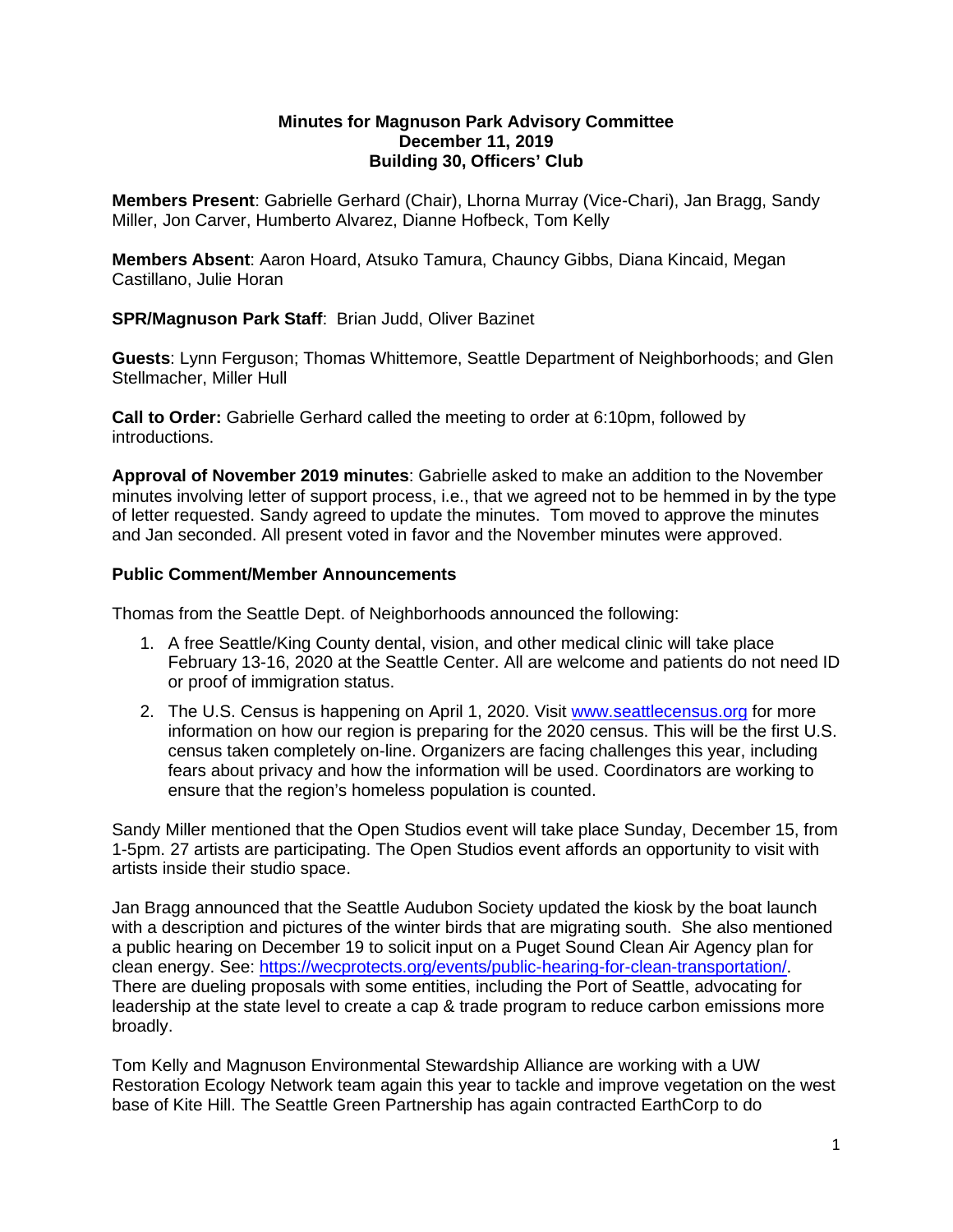maintenance and planting restoration this winter in a difficult area south of the cross-park trail and north of baseball field #8. The contract includes planting over 6,000 native plants.

Finally, Gabrielle announced that this is her last meeting as the chair of MPAC. She will continue to serve MPAC as a community representative.

**Executive Report**: Robert Stowers did not attend the meeting and no executive report was provided.

## **Park Manager's Report / Brian Judd**

SPR Superintendent Jesus Aguirre approved the MPAC slate for 2020, including:

- Diana Kincade will be the new MPAC Chair
- Julie Horan will be the new MPAC Vice-Chair
- Aaron Hoard will continue as UW representative.
- Sandy Miller will be replaced by Kerry Kessler to represent Building 30 artists
- Jon Carver is stepping off MPAC and a new Fields representative has not yet been identified.
- Lhorna Murray is also stepping off MPAC as she will be working for newly elected Seattle City Councilmember Alex Pedersen (District 4)

Brian thanked Gabrielle for her exceptional 3-year stint as MPAC Chair. He noted that the MPAC Chair typically serves a 2-year term, but Gabrielle agreed to serve an extra year to help ensure that MPAC was on solid ground moving into the new decade. Brian also thanked the other departing members for their service to MPAC.

## **Mural Project Building 41**

The Friends of Sand Point Magnuson Park Historic District received a generous donation from Ken Sparks to create a mural to cover the windows at the gas station. The mural is intended to reflect the history of flight at Magnuson and engage young people in creating art. Sandy is leading the effort to develop the mural concept, which may also include a nod to native bird flight, and she is uniquely positioned to execute the project given her background in youth art education. The goal is to engage both the kids of Mercy Housing and Solid Ground as well as her own students to make the mural. In terms of the timeline, Sandy is working to develop a proposal for the design by February and develop the drawings this spring. The mural will be painted during a two-week period sometime this summer. The expectation is that the panels will be preserved.

## **Long-Term Parking**

Tom raised several questions about parking at Magnuson Park, including whether Seattle Parks or Seattle Police have jurisdiction to enforce parking rules. He mentioned some concerns raised by neighbors regarding recreational vehicles (RVs) parking for extended periods of time along NE 62<sup>nd</sup> street. There are also campers who regularly overnight in their cars in the park. Most of these campers park, sleep, and then move-on the next day.

According to Brian, all the roads in the park are owned by the city and the Seattle Police Department is responsible for parking enforcement. The 72 hour parking rule (vehicles can park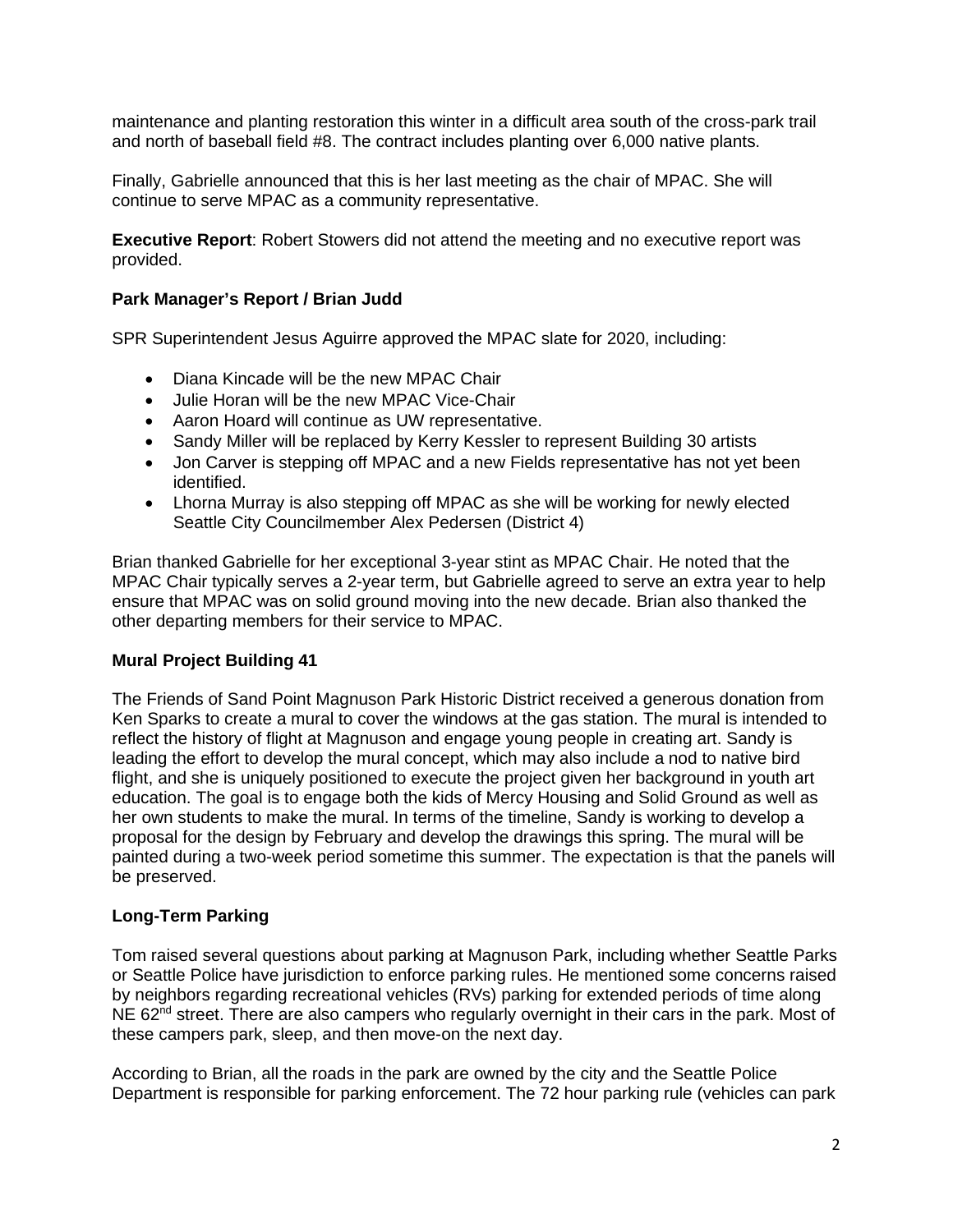no more than 72 hours in the same spot) applies to all roads in Magnuson Park. To complicate things, however, certain parking is not on Park property, but owned by other entities in the park (e.g., Solid Ground parking lot is private). Brian has asked for increased police patrols in the park. Typically, SPD will ask any parking violators to move along—they generally do not make arrests for parking violations. If you notice an abandoned vehicle, Brian asked that you let SPR staff know about it. He also emphasized that it is legal to sleep in your car in the same parking spot for up to 72 hours. Humberto commented that visitors to the park for athletic games are some of the worst violators of parking rules, frequently parking where no parking is allowed near the sports fields (e.g., along Sportsfield Dr.) He observed that there is a double standard when it comes to parking in the park. Finally, Children's Hospital pays \$235,000 per year for access to the E-5 parking lot along NE 65th Street in the park.

# **Building 31 (Boathouse) Update**

Glen Stellmacher and Oliver Bazinet discussed the ongoing Building 31 feasibility study. The goal of the project is to explore options for rehabilitation, renovation, or replacement of the Sail Sand Point covered moorage and boathouse. The existing structure was built by the Navy in 1938 and has served as a storage facility for boats. The feasibility study is exploring options for retaining and expanding the value of the facility in a way that is environmentally sensitive, historically accurate, and safe and accessible to users. Generally, the feasibility study is exploring 3 options for redeveloping the boathouse:

- 1) Replace superstructure of existing covered moorage with a new steel structure. This option involves drilling new steel piles, but would not functionally change the design of the interior space. This is the baseline option.
- 2) Replace superstructure with a redesign of the interior space to include a larger interior room and a separate room for the sailing instructors. This is the middle option in terms of cost.
- 3) Replace superstructure, redesign the interior, and add a northern addition, as well as windows to the lake to support larger events in the space. This is the most expensive option.

From the Parks perspective, the purpose of the feasibility study is to look at all options that restore the facility to its historical design, while making it more accessible and programmatically useful for Sail Sand Point.

Lynn Ferguson commented that Building 31 is an important "contributing" structure to the historical district. She does not want to see a faux structure replacing the current structure.

Structurally, the building is not up to the seismic code—in fact the building currently has no seismic support system to prevent a catastrophic failure in the event of an earthquake, according to structural engineers who have assessed the property. A steel structure is preferred to bring the building up to code in the least visually obtrusive manner. Seattle Parks would like to restore the boathouse to what it looked like in 1938, instead of what it looks like now. Oliver Bazinet noted that asphalt shingles and plywood were added to the boathouse relatively recently, and these elements are not consistent with its original design.

In terms of the new pilings, the feasibility study is considering marine grade steel piles that are resistant to corrosion. These piles have increased thickness and have been used in marine